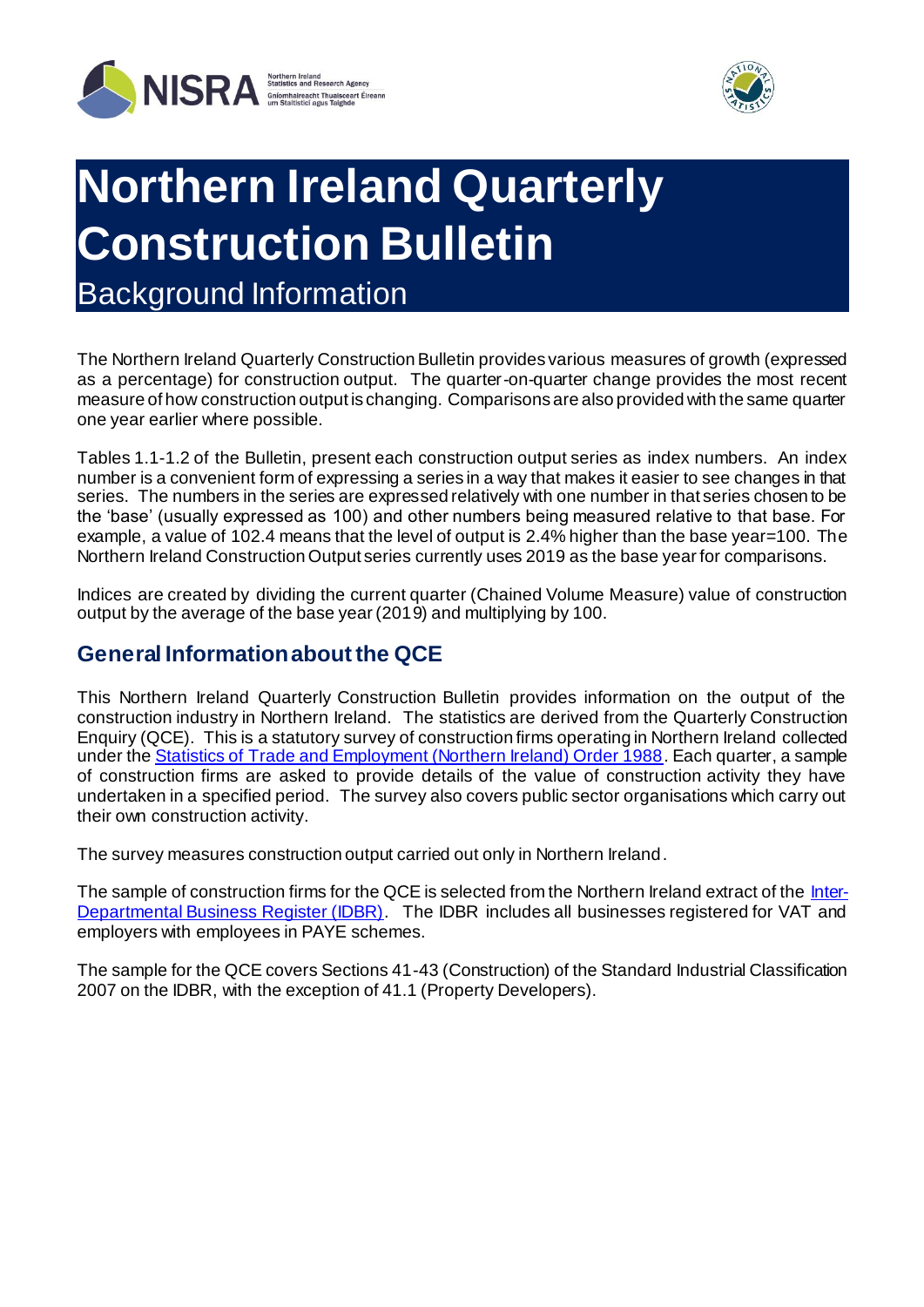# **Definitions and Statistical Explanations**

Construction activity measured by QCE includes general construction and demolition work, construction and repair of buildings, civil engineering, installation of fixtures and fittings and any other building completion work. The following definitions are used in the QCE to describe Construction Activity:

**New Work** is any new construction activity, for example, factory and office extensions, major reconstruction, major alterations, site preparation and demolition.

**Repair and Maintenance** is all on-site work not defined as new construction, for example, housing conversions, extensions and improvements.

**Housing Output** is defined as all public and private sector construction activity (New Work and Repair & Maintenance) associated with Housing.

**Infrastructure Output** is defined as all public and private sector construction activity (New Work and Repair & Maintenance) associated with the following:

- Roads/ Bridges/ Car Parks/ Footpaths
- Water/ Sewerage
- Electricity (power stations and distribution networks, for example, lines and transformers, etc.)
- Gas (Gas storage and distribution facilities, pipelines and gasometers, etc.)
- Communications (television, telephone and radio masts, exchanges, cables and conduits, etc.)
- Air Transport (Airports, air traffic control facilities, radar installations, etc.)
- Railways, Harbours, Waterways

**Other Output** is defined as all public and private sector construction activity (New Work and Repair & Maintenance) associated with the following:

- **Industrial:** Factories, Warehouses, Oil, Steel and Coal
- **Non-industrial:** Schools/ Colleges/Universities, Hospitals/Health Centres, Offices/Banks, Shops/Garages, Hotels, Clubs/Cinemas/Other Entertainments, Churches, Agriculture, Miscellaneous.

The following is not included as output:

- VAT charges;
- Payments made to consultants or architects.

In all returns, work done by sub-contractors is **excluded** to avoid double-counting since sub-contractors are also sampled.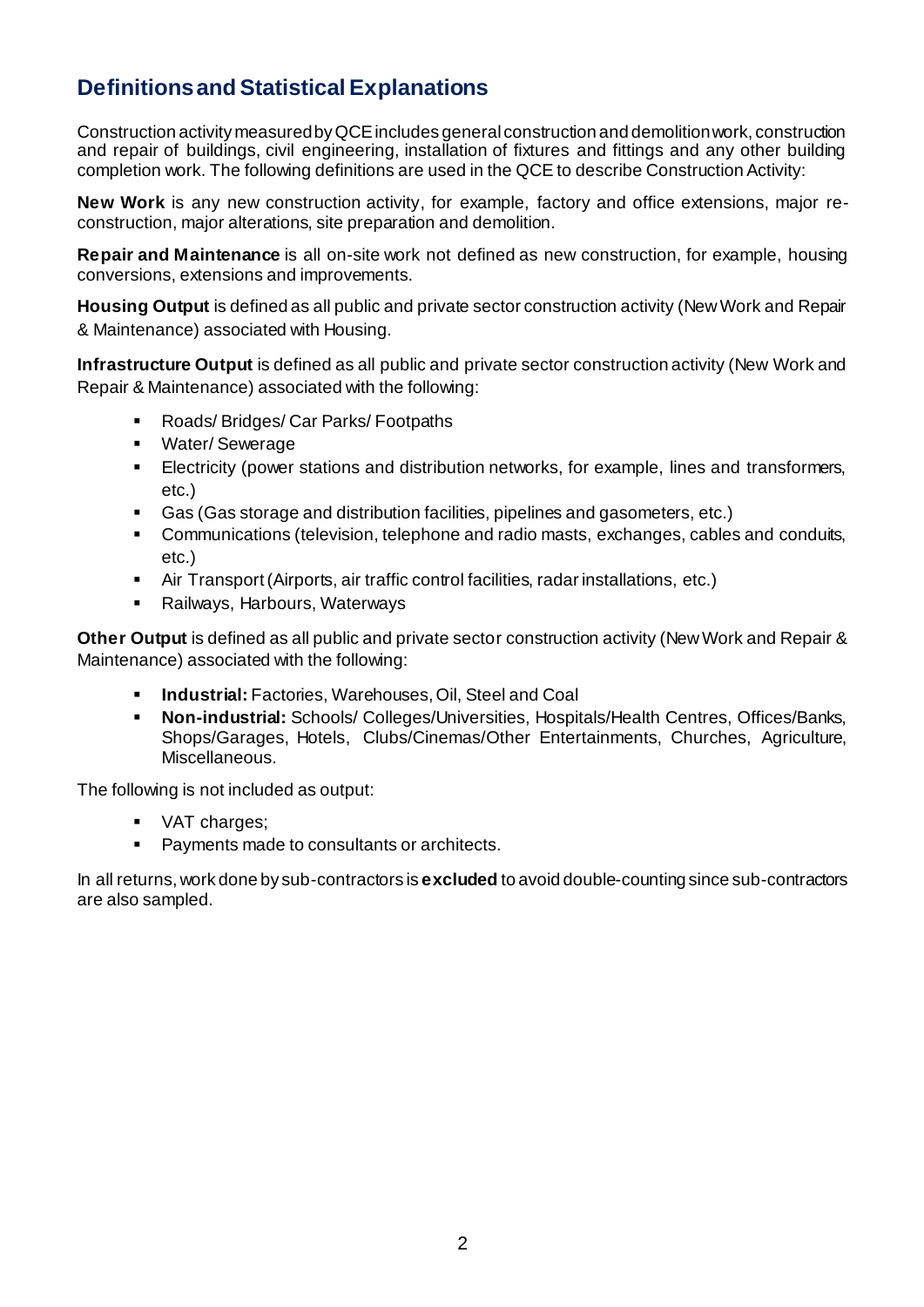# **Current Prices (value)**

Current prices are the actual or estimated recorded monetary value over a defined period. They show the value expressed in terms of the prices of that period.

#### **Chained Volume Measures (CVM)**

A chained volume series is a series of data from successive years, put in constant price terms by computing the production volume for each year in the prices of the preceding year, and then [chain](http://www.ons.gov.uk/ons/rel/elmr/economic-trends--discontinued-/no--630--may-2006/methodological-note--annual-chain-linking.pdf)[linking PDF \(59KB\)](http://www.ons.gov.uk/ons/rel/elmr/economic-trends--discontinued-/no--630--may-2006/methodological-note--annual-chain-linking.pdf) the data together to obtain a time-series of production figures from which the effects of price changes (for example, monetary inflation or deflation) have been removed.

#### **Deflation and Seasonal Adjustment**

It is common for the value of a group of financial transactions to be measured in several time periods. The values measured will include both the change in the volume sold and the effect of the change of prices over that year. Deflators adjust the value series to take out the effect of price changes to give the volume series. Deflation of construction output is carried out sectorally (for example, New Work Housing, New Work Infrastructure) using a range of relevant tender price and [Output Price Indices](https://www.ons.gov.uk/businessindustryandtrade/constructionindustry/datasets/interimconstructionoutputpriceindices)  [\(OPIs\)](https://www.ons.gov.uk/businessindustryandtrade/constructionindustry/datasets/interimconstructionoutputpriceindices) supplied by the Office for National Statistics (ONS). Users are advised that these deflators are UK deflators and are not regional NI deflators.

Seasonal adjustment aids interpretation by removing seasonal variation due to climate, hours of daylight, holidays or other regular seasonal patterns.

Following a [seasonal adjustment review](https://www.nisra.gov.uk/publications/construction-output-statistics-methodology) of NI Construction Output statistics carried out by the ONS in April 2021, changes have been made to the seasonality for a number of the construction output series. The table below shows each series and advises users of the seasonality of the series before and after the review. Figures for those output series which are not seasonal are now presented in chained volume measure (2019) prices only.

| <b>Output Series</b>                                              | <b>Seasonal - Yes or No?</b> |                    |  |
|-------------------------------------------------------------------|------------------------------|--------------------|--|
|                                                                   | <b>Pre-review</b>            | <b>Post-review</b> |  |
| All Work (AW)                                                     | <b>No</b>                    | <b>No</b>          |  |
| All New Work (ANW)                                                | <b>No</b>                    | <b>No</b>          |  |
| All Repair and Maintenance (ARM)                                  | Yes                          | Yes*               |  |
| Index of Housing (IH)                                             | Yes                          | <b>No</b>          |  |
| Index of Infrastructure (II)                                      | Yes                          | Yes*               |  |
| Index of Other Work (IOW)                                         | Yes                          | $Yes*$             |  |
| New Housing: Private (NHPR)                                       | Yes                          | Yes*               |  |
| New Housing: Public (NHPU)                                        | Yes                          | Yes*               |  |
| New Infrastructure: Private (NIPR)                                | <b>No</b>                    | <b>No</b>          |  |
| New Infrastructure: Public (NIPU)                                 | <b>No</b>                    | <b>No</b>          |  |
| Other New Work: Public (ONWP)                                     | Yes                          | $Yes*$             |  |
| Other New Work: Private (ONWPR)                                   | Yes                          | Yes*               |  |
| Repair and Maintenance - Housing: Private (RMHPR)                 | Yes                          | Yes*               |  |
| Repair and Maintenance - Housing: Public (RMHPU)                  | Yes                          | Yes*               |  |
| Repair and Maintenance - Other Work: Private (RMOWPR)             | <b>No</b>                    | <b>No</b>          |  |
| Repair and Maintenance - Other Work: Public (RMOWPU)              | Yes                          | Yes*               |  |
| Repair and Maintenance - Infrastructure: Private (RMIPR)          | <b>No</b>                    | <b>No</b>          |  |
| Repair and Maintenance - Infrastructure: Public (RMIPU)           | Yes                          | Yes*               |  |
| Key:                                                              |                              |                    |  |
| Yes – Seasonal adjustment required                                |                              |                    |  |
| No - Series is not seasonal (no adjustment)                       |                              |                    |  |
| * Series remains seasonal but with a modified model or regressors |                              |                    |  |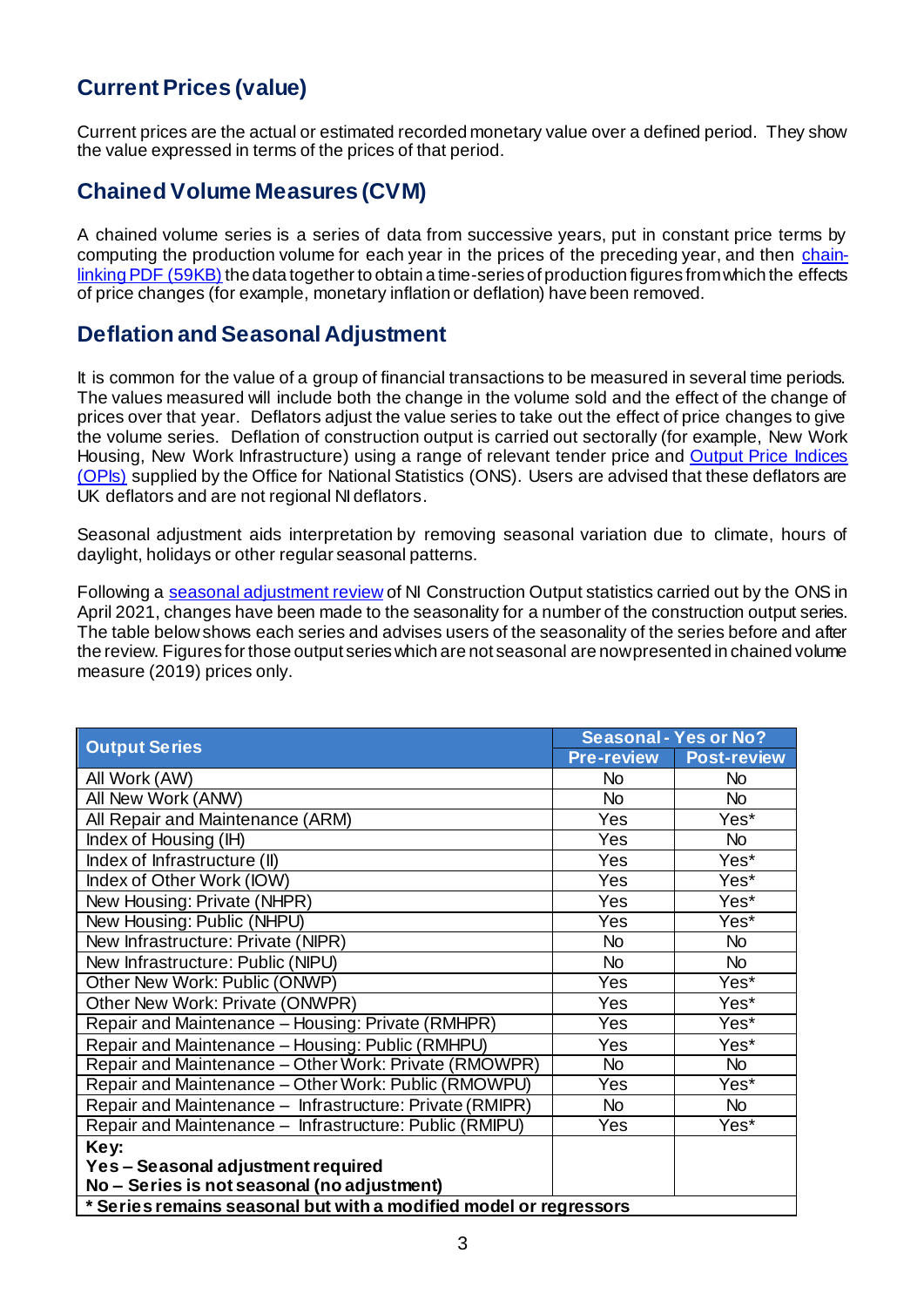## **Revisions**

Results, particularly for the most recent quarters, are provisional and subject to revision as later information or returns become available for more details please see th[e Northern Ireland Construction](https://www.nisra.gov.uk/publications/construction-output-statistics-methodology)  [Output Revision Policy.](https://www.nisra.gov.uk/publications/construction-output-statistics-methodology)

The Northern Ireland Statistics and Research Agency (NISRA) has developed [a revision triangle](https://www.nisra.gov.uk/publications/construction-output-statistics-methodology) for the Northern Ireland Index of Construction, giving revision triangles of estimates for all quarters from Q1 2003. This is designed to help users understand the extent to which estimates are revised over time. The revision triangle presents a summary of the differences between the first estimates of growth published and those published three years later for the same reference period. These differences are tested to see if there is a significant difference between them.

Revisions are considered to be biased if the mean revision of the difference from zero is statistically significant. A standard t-test and modified t-test are used to compare the calculated bias in the Northern Ireland Index of Construction series (the mean revision) with the variability of the revisions.

Thus far, the differences between the first estimates of growth published and those published 3 years later for the same reference period have been found to be not significant. This indicates that the estimates are a reliable measure of the construction output at the first date of publication.

In general, revisions to construction output estimates will follow the standard revisions policy shown in the following table.

| <b>Frequency and</b><br>date of revision | <b>Period covered</b>                                                  | <b>Reasons</b>                                                           |
|------------------------------------------|------------------------------------------------------------------------|--------------------------------------------------------------------------|
| Quarterly                                | Variable - data can be<br>revised back up to the<br>last four quarters | Late returns;<br>Revised data from firms;<br>Changes to grossing factors |
| Quarterly                                | Variable - full quarterly<br>series                                    | Seasonal adjustment                                                      |
| Quarterly                                | Variable - full quarterly<br>series                                    | <b>Revisions to Deflators</b>                                            |

The table to follow highlights the latest revisions to construction output (Total Output) quarter on quarter growth rates compared with those published in the last bulletin. The growth rate is the difference, expressed as a percentage, between the values of output in the latest quarter compared with output in the previous quarter.

| Revisions to construction output quarter on previous quarter growth rates |                       |                                                                 |                                                                         |                                                |
|---------------------------------------------------------------------------|-----------------------|-----------------------------------------------------------------|-------------------------------------------------------------------------|------------------------------------------------|
|                                                                           | <b>Year / Quarter</b> | <b>Total Output growth</b><br>previously published <sup>1</sup> | <b>Total Output growth</b><br>published in this<br>release <sup>2</sup> | <b>Total Output growth</b><br><b>revisions</b> |
|                                                                           | Oct - Dec             | 14.5%                                                           | 16.1%                                                                   | 1.6%                                           |
| 2021                                                                      | Jan - Mar             | $-5.9%$                                                         | $-5.7%$                                                                 | 0.2%                                           |
|                                                                           | Apr - Jun             | 0.3%                                                            | 0.3%                                                                    | 0.0%                                           |
|                                                                           | Jul - Sept            | $-0.3%$                                                         | $-1.4%$                                                                 | $-1.1%$                                        |

<sup>1</sup> derived from figures published Quarter 3 2021

 $2$  derived from figures updated Quarter 4 2021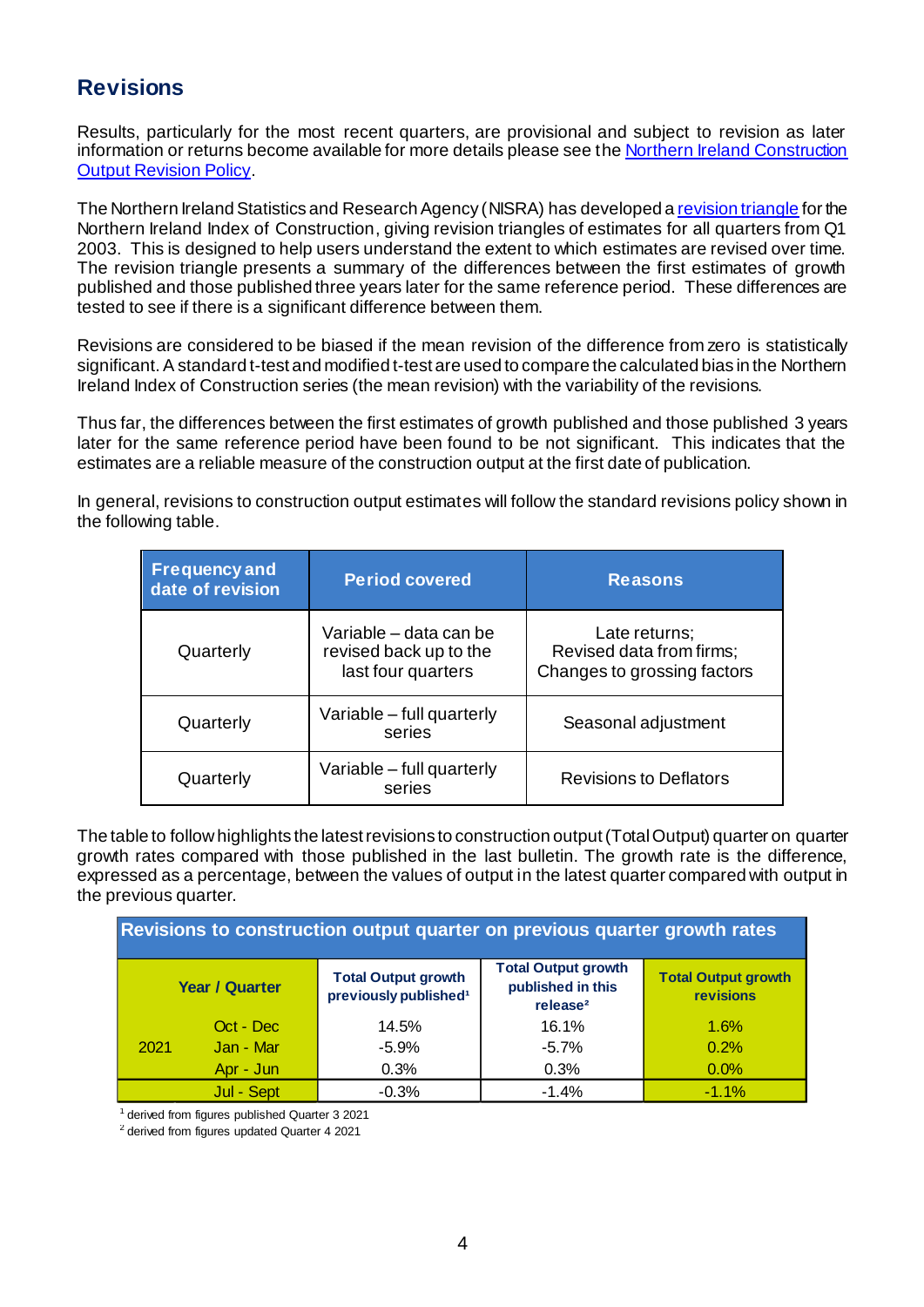# **Survey Methodology**

A [summary of methods](https://www.nisra.gov.uk/publications/construction-output-statistics-methodology) used to compile Northern Ireland Construction Output statistics can be found online.

#### **Survey Quality and Reporting**

A [summary quality report](https://www.nisra.gov.uk/publications/construction-output-statistics-methodology) for Northern Ireland Construction Output statistics can be found online. It is intended to provide users with information on how the statistics have been compiled and the quality of the information upon which they may be drawing conclusions and making decisions.

Users should be aware that the data presented in this bulletin are estimates, subject to both sampling errors (arising from the fact that the QCE is a survey, not a census) and non-sampling errors (further detail is contained in the Summary Quality Report).

Sampling error is the difference between a population value and an estimate based on a sample. In practice, the standard error is often used as an indicator of sampling error. The standard error gives users an indication of how close the sample estimator is to the population value: the larger the standard error, the less precise the estimator.

The Coefficient of Variation (CV) is the ratio of the standard error to the estimate, expressed in terms of a percentage. In general terms, the smaller the CV is, the higher the quality of the estimate. [CVs](https://www.nisra.gov.uk/publications/construction-output-statistics-methodology) have been calculated for the main construction output measures (in current prices).

It is difficult to produce standard errors directly for seasonally adjusted series and for volume measures (real prices), but in so far as the standard errors for the unadjusted series are indicators of quality, they will indicate something about the quality of the adjusted series too.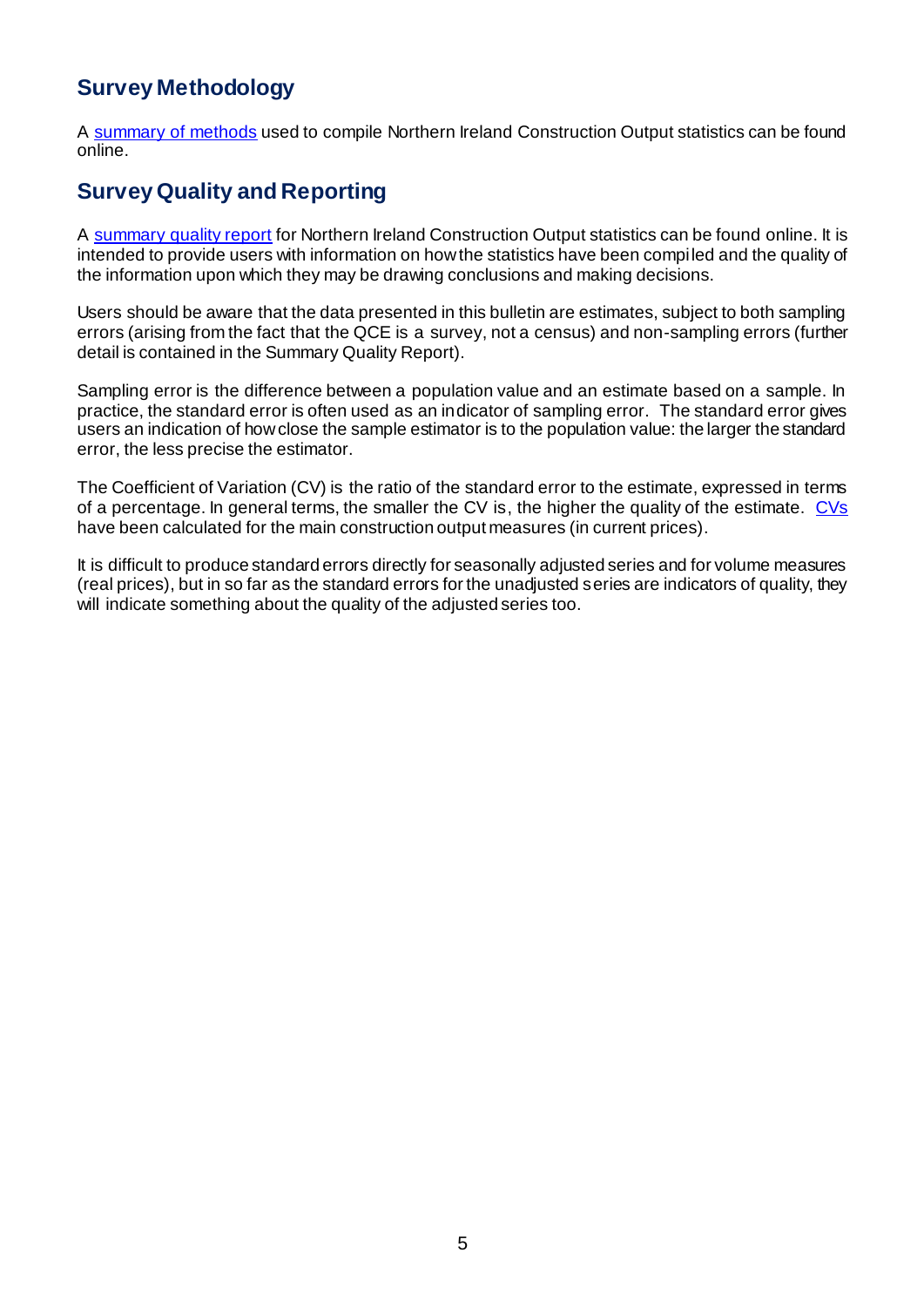# **Relevant Links/International Sources of Construction Output Statistics**

Similar data for [Great Britain Construction Output](http://www.ons.gov.uk/atoz?query=output+in+the+construction+industry) is provided by the Office for National Statistics. In 2019, the Great Britain Construction publication wa[s re-designated as National Statistics](https://www.statisticsauthority.gov.uk/correspondence/national-statistics-confirmation-ons-construction-statistics/#_ftn2).

The GB data is derived from the Monthly Inquiry of Activity for Construction and Allied Trades carried out in GB by ONS. Whilst the QCE and Monthly Inquiry of Activity for Construction and Allied Trades are not identical, much of the sample design and methodology on both surveys are similar. A summary of the main sampling rules and methodology on both surveys can be found in the table below.

| <b>Variable</b>                           | <b>NI Quarterly Construction Enquiry</b><br>(ACE)                                                                                                                                                                             | <b>GB Monthly Inquiry of</b><br><b>Construction Activity and Allied</b><br><b>Trades</b>                                                                                                                                      |  |
|-------------------------------------------|-------------------------------------------------------------------------------------------------------------------------------------------------------------------------------------------------------------------------------|-------------------------------------------------------------------------------------------------------------------------------------------------------------------------------------------------------------------------------|--|
| Frequency of data<br>collection           | Quarterly                                                                                                                                                                                                                     | Monthly                                                                                                                                                                                                                       |  |
| <b>Sampling frame</b>                     | <b>IDBR</b>                                                                                                                                                                                                                   | <b>IDBR</b>                                                                                                                                                                                                                   |  |
| <b>Target Population</b>                  | Businesses classified to construction<br>under Standard Industrial<br>Classification (2007) Section F,<br>Divisions 41-43 (excluding sector 41.1<br>- Property Developers)                                                    | Businesses classified to construction<br>under Standard Industrial<br>Classification (2007) Section F,<br>Divisions 41-43 (excluding sector<br>41.1 - Property Developers)                                                    |  |
| Sample Design                             | Sample population is stratified by<br>turnover with businesses with an<br>annual turnover exceeding £5.25<br>million always being selected                                                                                    | Sample population is stratified by the<br>employment size group and by<br>industry (SIC) of businesses with<br>businesses with 100 or more<br>employees always being selected                                                 |  |
| Sample size                               | Around 750                                                                                                                                                                                                                    | Around 8,000                                                                                                                                                                                                                  |  |
| <b>Include Public</b>                     | Yes                                                                                                                                                                                                                           | <b>No</b>                                                                                                                                                                                                                     |  |
| <b>Sector DLOs</b>                        |                                                                                                                                                                                                                               |                                                                                                                                                                                                                               |  |
| <b>Definition of Output</b>               | Cost of materials;<br>Labour costs;<br>Overheads;<br>Profits;<br>Costs associated with demolition and<br>site preparation;<br>Payments made to subcontractors;<br>The following is not included as<br>output:<br>VAT charges; | Cost of materials;<br>Labour costs:<br>Overheads;<br>Profits;<br>Costs associated with demolition and<br>site preparation;<br>Payments made to subcontractors;<br>The following is not included as<br>output:<br>VAT charges; |  |
|                                           | Payments made to consultants or<br>architects                                                                                                                                                                                 | Payments made to consultants or<br>architects                                                                                                                                                                                 |  |
| Base year                                 | 2019                                                                                                                                                                                                                          | 2019                                                                                                                                                                                                                          |  |
| <b>Weighting and</b><br><b>Estimation</b> | Returns are weighted by one.<br>Grossing factors which are computed<br>for each strata derived by dividing the<br>total number of firms in each strata<br>population by the number of firms that<br>returned for that strata. | Returns are weighted using the<br>following:<br>Design weight based on the cell in<br>which a business resides<br>Calibration weight based on register<br>turnover                                                            |  |
| <b>Deflators</b>                          | NISRA applies the Output Price<br>Indices (OPIs) described in full in the<br><b>ONS</b> section on Deflators                                                                                                                  | ONS applies the Output Price Indicies<br>(OPIs) described in full in the ONS<br>section on deflators.                                                                                                                         |  |
| Seasonal<br><b>Adjustment Model</b>       | X13 - Arima                                                                                                                                                                                                                   | X13 - Arima                                                                                                                                                                                                                   |  |
|                                           |                                                                                                                                                                                                                               |                                                                                                                                                                                                                               |  |

[International construction output statistics](http://ec.europa.eu/eurostat/web/short-term-business-statistics/data/main-tables) are also compiled by Eurostat.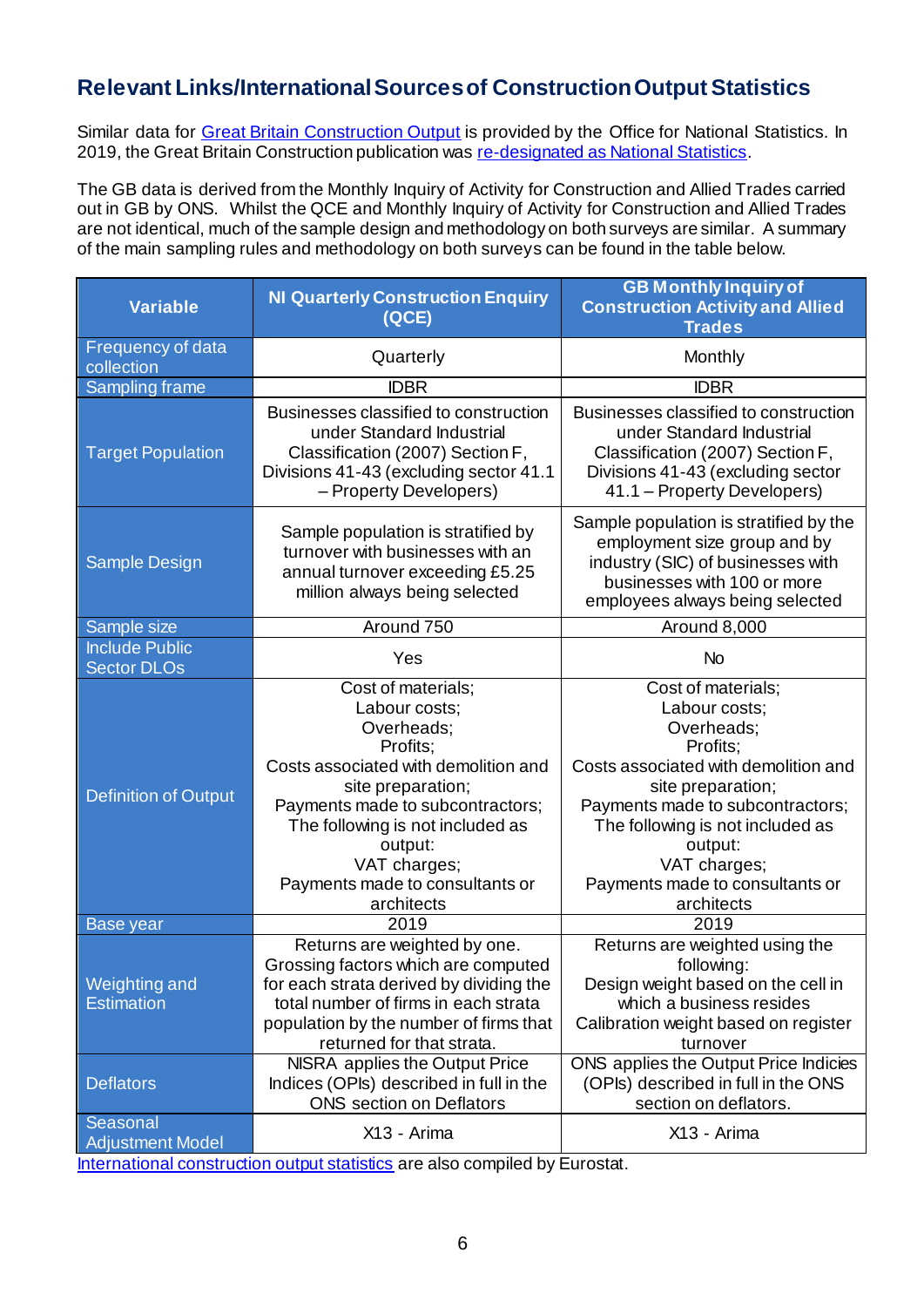# **Publication Policy**

Th[e Northern Ireland Construction Bulletin](https://www.nisra.gov.uk/statistics/economic-output-statistics/construction-output-statistics) is available to download free from the NISRA website.

#### **Accuracy**

In Table 1.4, each of the individual component series is separately deflated and in some cases seasonally adjusted. Therefore the sum of the component series will not necessarily tally with overall figures. For example, the sum of New Work Housing (Public and Private), New Work Infrastructure (Public and Private) and Other New Work (Public and Private) will not sum to All New Work. The same is true for the Repair and Maintenance figures. Equally All New Work and All Repair and Maintenance will not always tally to All Work as Repair and Maintenance has a permanent prior seasonal adjustment at the beginning of the series.

## **Accessing Data**

The [tables](https://www.nisra.gov.uk/statistics/economic-output-statistics/construction-output-statistics#toc-0) from the current publication, which include data back to 2000, are now available in Excel, CSV and OpenDocument format.

#### **Planned Methodological Review**

In line with best practice, a wider methodological review of the NI QCE is planned to be undertaken over the next number of months. A full update on the methodological assessment will be published alongside any revisions that may occur as a result of the review.

#### **Pre-Release Access**

No pre-release access is given.

## **National Statistics**

The United Kingdom Statistics Authority has designated these statistics as National Statistics following a full **assessment** in March 2012. The [assessment](https://www.statisticsauthority.gov.uk/publication/statistics-on-output-in-the-construction-industry-in-northern-ireland/) was undertaken in accordance with the Statistics and Registration Service Act 2007 and signifying compliance with the Code of Practice for Official [Statistics.](https://www.statisticsauthority.gov.uk/code-of-practice/the-code/)

[National Statistics](http://www.statisticsauthority.gov.uk/) status means that official statistics meet the highest standards of trustworthiness, quality and public value.

All Official Statistics should comply with all aspects of the Code of Practice for Official Statistics. They are awarded National Statistics status following an assessment by the Authority's regulatory arm. The Authority considers whether the statistics meet the highest standards of Code compliance, including the value they add to public decisions and debate.

It is NISRA's responsibility to maintain compliance with the standards expected of National Statistics. If we become concerned about whether these statistics are still meeting the appropriate standards, we will discuss any concerns with the Authority promptly. National Statistics status can be removed at any point when the highest standards are not maintained, and reinstated when standards are restored.